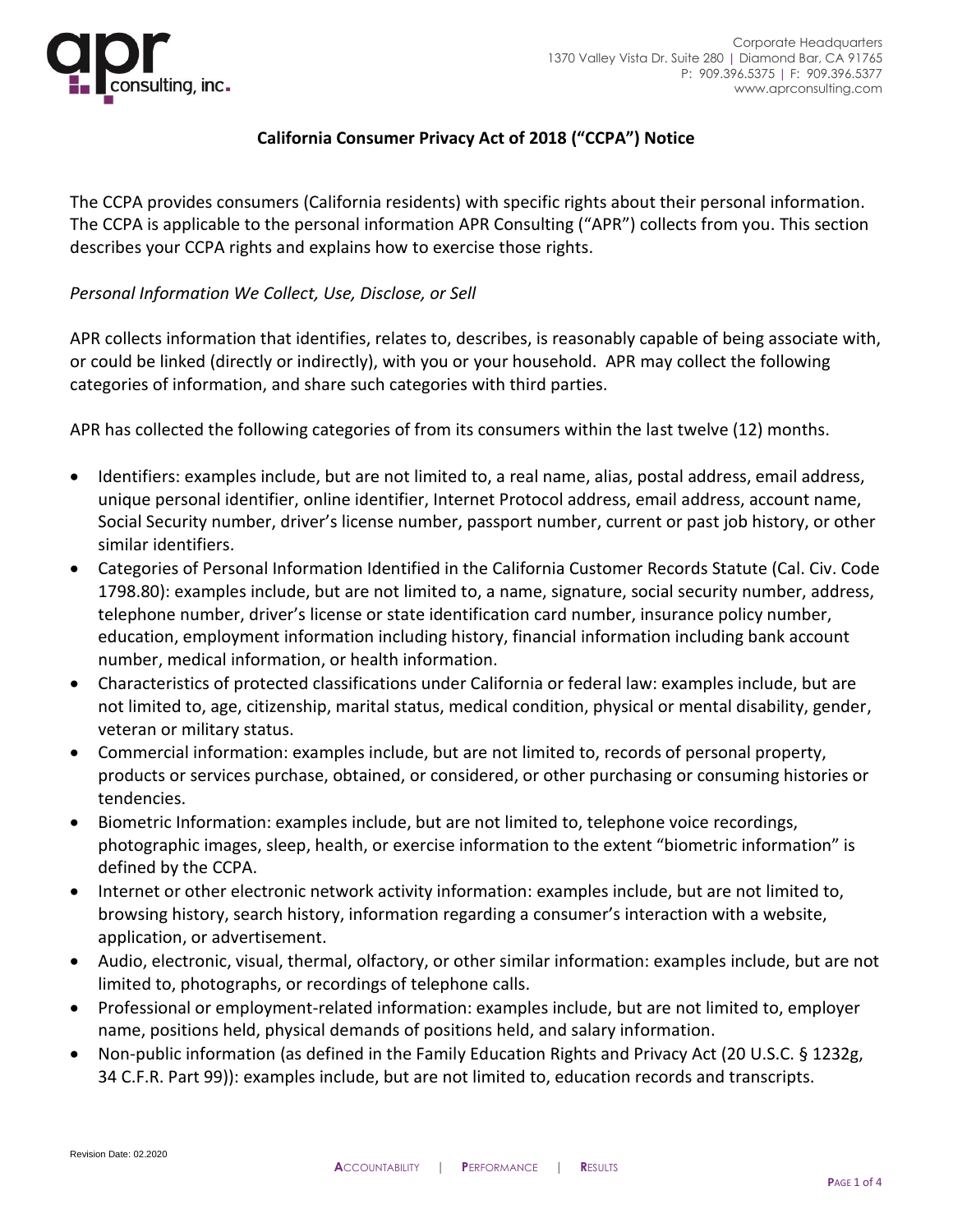

- Usage: examples include, but are not limited to, information on your interaction with APR.
- Geolocation Data: examples include, but are not limited to, physical location.
- Inference drawn from other personal information: examples include, but are not limited to, information used to create a profile about a consumer based on the following information reflecting your preferences, characteristics, psychological trends, predispositions, behavior, attitudes, intelligence, abilities, and aptitudes.

### *Third Parties With Whom Information May be Shared With*

APR may work with third parties that provide services to us to help us develop, operate, deliver, maintain, improve, and enhance our services to you. APR may share your personal information with third parties for marketing purposes. APR may share your information to comply with the law, respond to valid government inquiries, comply with legal processes, and to permit APR to pursuing available remedies or limit damages.

# *Purpose for Collecting Personal Information*

We may disclose the personal information we collect from you for the follow reasons:

- To fulfill or meet the reasons you provided the information.
- To provide support, personalize, and develop our website, products, and services.
- To create, maintain, customize, and secure your account with us.
- To process your requests, purchases, transactions, and payments and prevent transactional fraud.
- To monitor, analyze, and research, such as trends, usage, and advertising-related services.

To provide you with support and to response to your inquiries, including investigating and addressing your concerns, and monitoring and improving our responses.

#### *Access to Specific Information*

You have the right to request that APR disclose certain information to you about our collection and use of your personal information over the past 12 months. Once we receive and confirm your identity (see *Exercising Access, Data Portability, and Deletion Rights*), we will disclose to you:

- The type of personal information we have collected about you.
- The type of sources for the personal information we collected about you.
- Our business reasons for collecting personal information.
- Third parties that we may share that personal information with.
- The specific pieces of information we collect about you.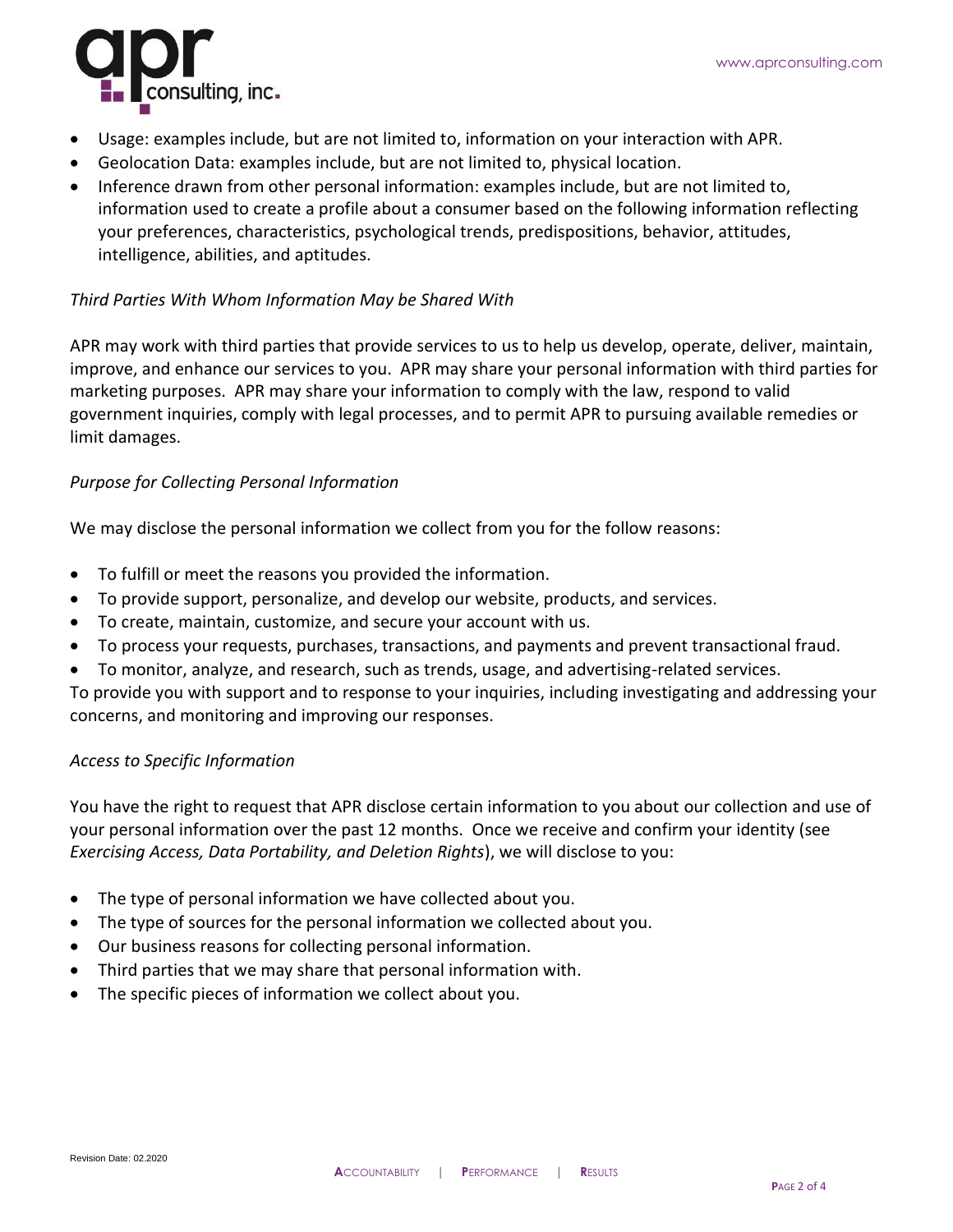

#### *Non-Discrimination*

We will not discriminate against you for exercising any of your CCPA rights. Unless allowed by the CCPA, we will not take any of the following measures for exercising your CCPA rights:

- Deny you goods or services.
- Charge you different prices or rates for goods or services, including granting discounts or other benefits, or imposing penalties.
- Provide you different levels of quality of goods or services.
- Suggest you may receive a different price or rate for goods or services.

However, we may offer you certain financial incentives allowed by the CCPA that can result in different prices, rates, or quality levels. Any CCPA-permitted financial incentive we may offer will reasonably relate to your personal information's value and contain written terms that describe the program's material aspects. Participation in a financial incentive program requires your prior opt-in consent, which you may revoke at any time.

# *Exercising Access, Data Portability, and Deletion Rights*

To exercise your access, data portability, and deletion rights described above, please submit a verifiable consumer request by calling us at 909-396-5375 or emailing us at [hrgroup@aprconsulting.com.](mailto:hrgroup@aprconsulting.com)

You, or a person registered with the California Secretary of State you authorize to act on your behalf, may make a verifiable consumer request about your personal information. You may also make a verifiable consumer request on behalf of your minor child.

You may only make a verifiable consumer request for access or data twice within a 12-month period. If you make a request, APR will try provide you with the requested data within 45 days, although circumstances may require more time. APR will also provide you your information in a generally usable format to allow you to easily transmit the information. Your request must: provide enough information that allows APR to reasonably verify you are the person whom we collected personal information, and describe your request with enough detail that allows us to properly understand, evaluate, and respond to it.

We cannot respond to your request or provide you with personal information if we cannot verify your identity or authority to make the request and confirm the personal information relates to you. We will only use the personal information provided in a verifiable consumer request to verify the requestor's identity or the identity of the person with authority to make the request.

To the extent that your data is protected by the CCPA, you have the right to request that we delete your personal information. California law, however, allows APR to retain your personal information under certain conditions, even if you have asked us to delete it. In those situations, APR will retain that